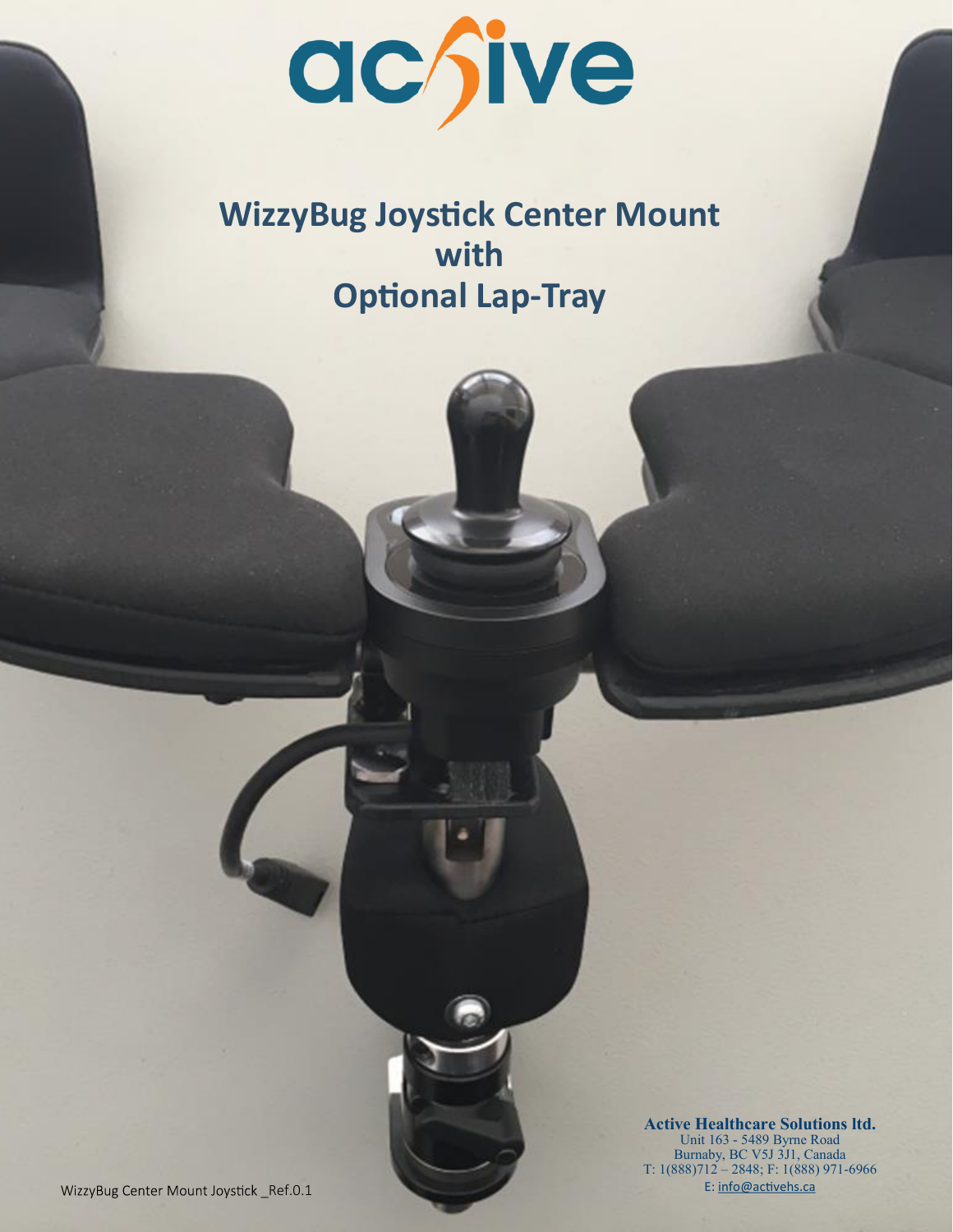

## **Assembling and Adjusting**

The WizzyBug Center Mount Joystick was created to allow for positioning of a Secondary Joystick in the center line of the seat. It is a very versatile addition to the WizzyBug. It allows for both forward and aft and vertical as well as left and right positioning of the Joystick.

The lap tray is generous in size and is well padded and secure. The padding is held in place with Velcro and can be removed to allow for buttons or a Moozi joystick to be installed on the tray.

### **Tools Needed for assembly**

3/16" Allen Wrench 5/32" Allen Wrench 3/32 Allen Wrench



### **Receiver insertion and horizontal adjustment**



**3 position settings:** 

Remove the seat from the WizzyBug. Remove the small bolts to all the Reciever to slide into the slot and insert the Receiver into the slot and insert it into the seat base.

Turn the seat upside down and attach the small screws using a 3/32" Allen wrench. There are 3 positions available: 20mm (3/4") from the seat, 10mm (3/8") from the seat and tight to the seat .

NOTE: It is best to slightly loosen the four larger bolts holding the socket in place first then position the receiver in the seat holes and tighten the bolts. Once that is done retighten the larger bolts. Use a 5/32" Allen wrench.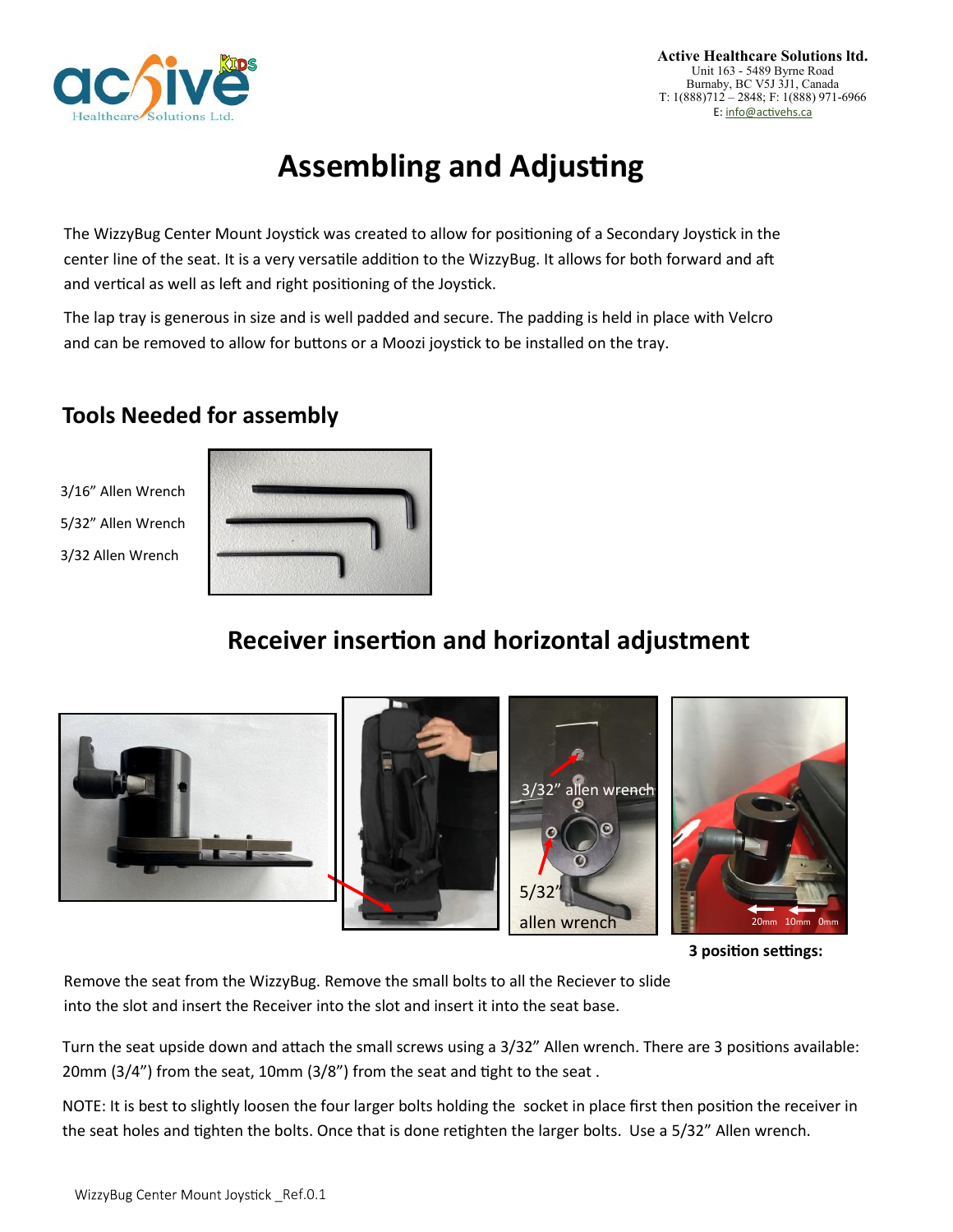

### **Post and T-bar insertion and positioning**



The post and T-bar assembly slides into the receiver and has a 4" vertical height adjustment range.

The locking ring is used to secure the post in place once the desired height is set so that the assembly can be removed and replaced at the same height. It also has a pin which helps keep the post and T-bar from rotating.

The post can be tightened in the receiver using the clamp lever and the ring can be tightened with a 3/16 allen wrench.



### **T-bar Positioning**

Using a 5/32" allen wrench to loosen the clamp the T-bar can be rotated to move the T-bar closer to or further away from the child. This allows for a possible adjustment range of 4.5 cm either way.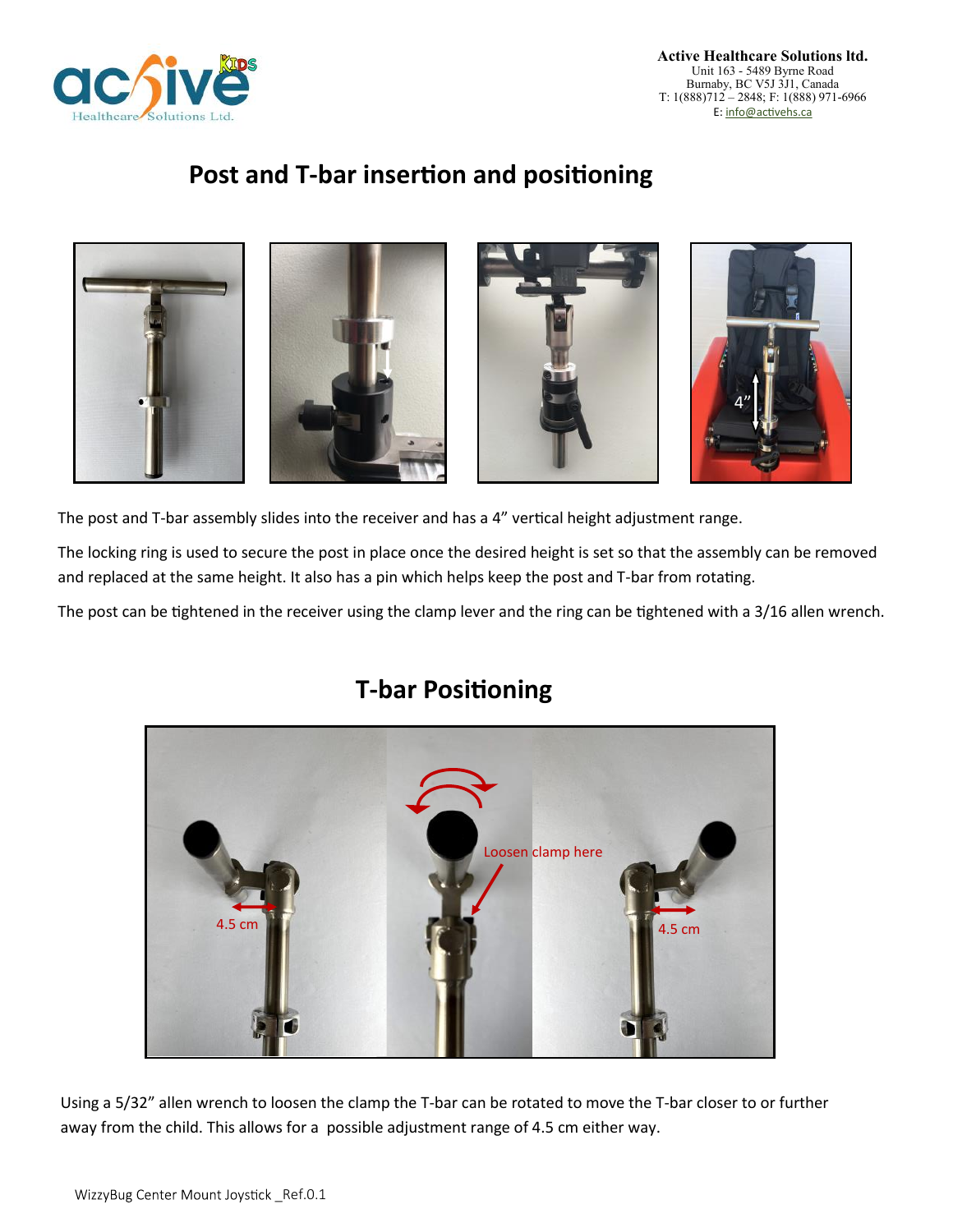

## **Pommel**



The Pommel can be easily removed by loosen the locking screw on the front with a 5/32 allen wrench.

Note that the Pommel must be installed before the post is inserted into the Receiver.

## **Optional secondary Joystick installation and adjustment**





The optional Secondary Joystick is secured to the mount using two bolts with a spacer. The clamp slides over the T-Bar and can be positioned on the left or right side as needed. It is tightened with a 3/16" allen wrench. The clamp allows the joystick to rotate so that when the T-bar is rotated the joystick is able to stay level.





The joystick can be placed on the posterior or anterior side of the T-bar. It can also slide from side to side on the T-bar and be locked in place where needed.

NOTE: where the joystick is reversed to put the stick so the buttons are away from the child the joystick must be reprogrammed. A cover is available to prevent the child playing with the buttons.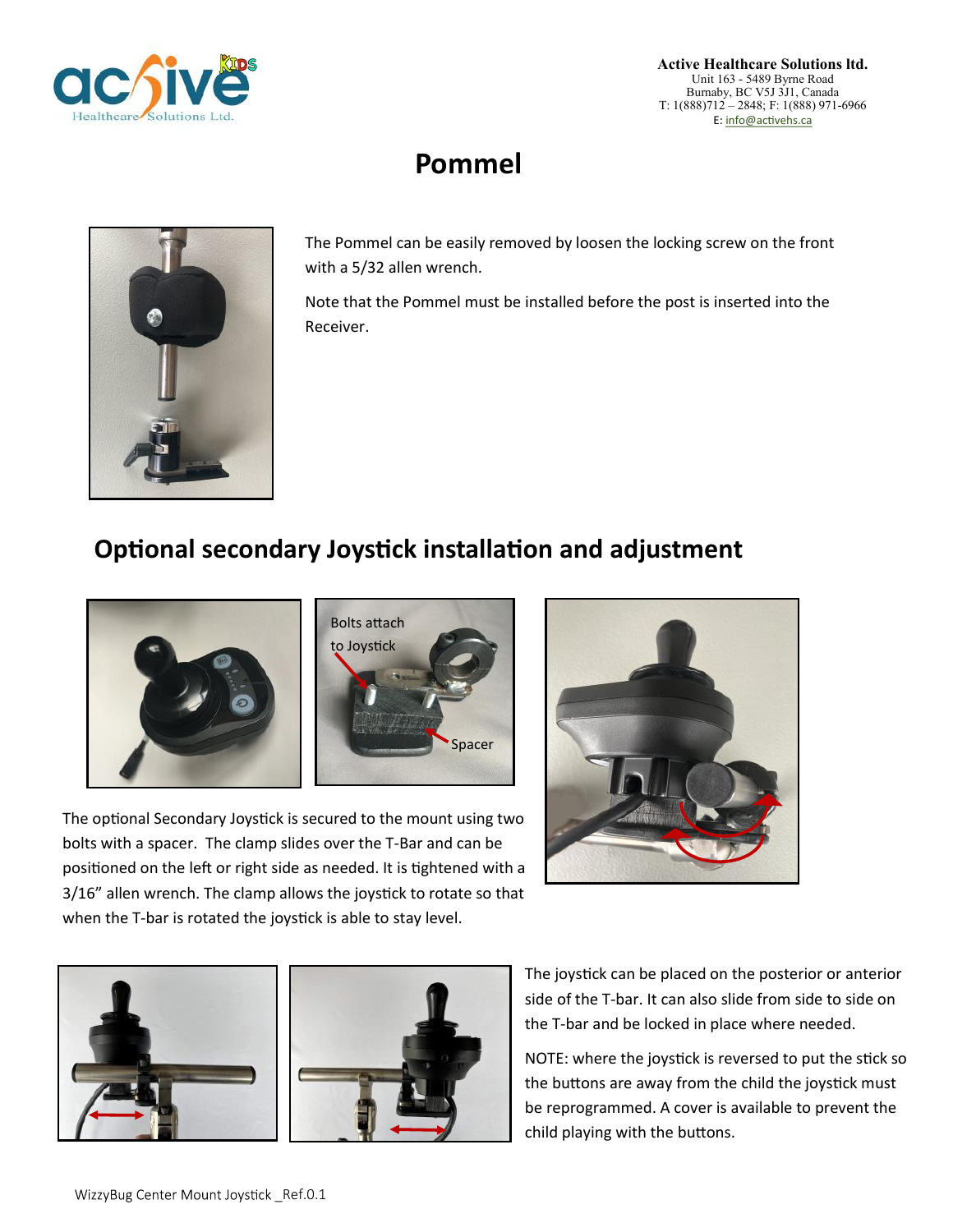

# **The Optional Lap Tray**



Complete Lap Tray with the Secondary Joystick



The Lap Tray sections slide on to the T-Bar and are tightened in place with a 3/16" Allen wrench.



Right and left side complete sections. Including removable pads as well as adjustable side and rear safety bolsters







The pads are removeable allowing for the placing of buttons or a Moozi Joystick if that is the way the child controls the WizzyBug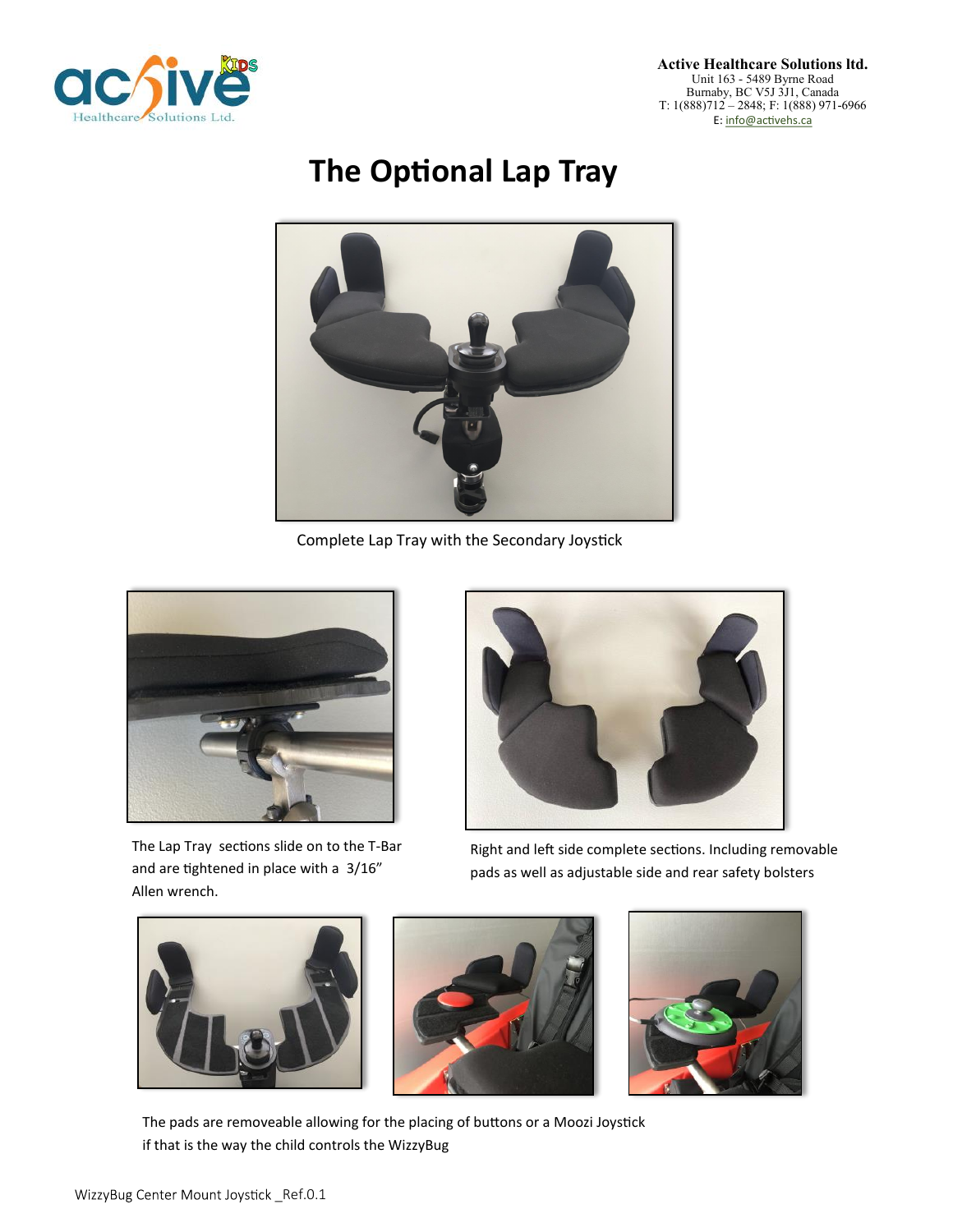

# Parts and Accessories

Code# Description

## **AHS-WB-CM-01 Center Mount with:**

- Receiver
- Post and T-bar
- Locking ring
- Joystick mount



## **AHS-WB-LTASS-01 Lap Tray**

With removable pads and side and rear safety bolsters



### **AHS-WBPL-01 Pommel**

Fully padded, slides and rotates on the post